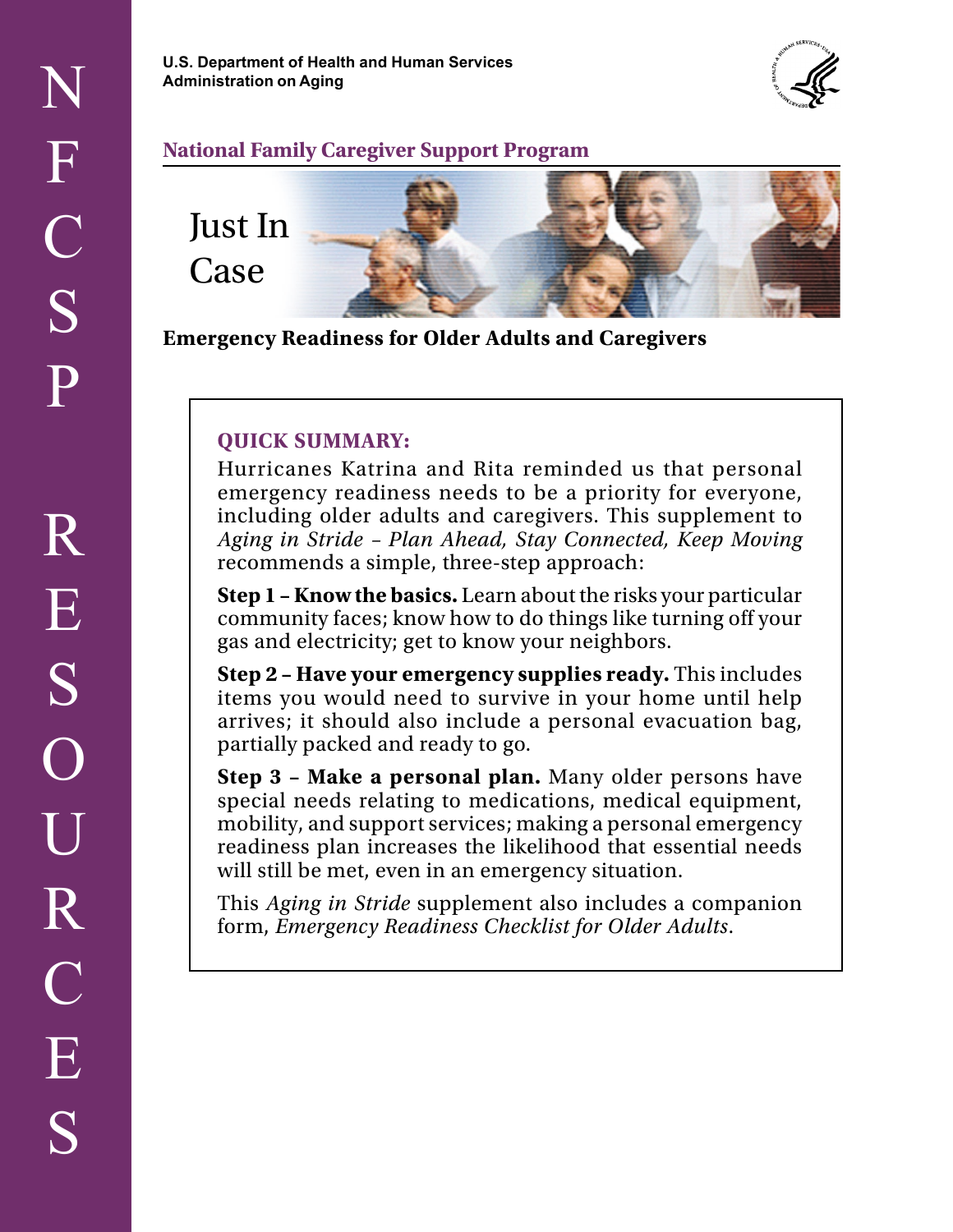# Just In Case

# **Emergency Readiness for Older Adults and Caregivers**

 Katrina and Rita were a stark reminder of how quickly and completely For older adults and caregivers – as for all Americans – Hurricanes a sudden, unexpected emergency can disrupt normal living. We can't prevent emergencies, but there are things we can do to be prepared, just in case.

## **SOME PERSPECTIVE**

 Planning for an emergency that might never happen – and that we certainly hope will never happen – may not seem like a priority. But it should be.

 No matter where you live, you and your home are part of a larger community. It might be the neighborhood where you've lived for decades. Or maybe you've recently moved to a retirement community. Either way, your community is already working on emergency planning – that's the good news. But it's also counting on individuals like you to take responsibility for being prepared at a personal level.

 Chances are your personal emergency planning will never be put to a test knocks out power to your area. like Katrina. But keep in mind that emergencies – and the disruptions they cause – can come in many levels of intensity. You may never need your flashlight, portable radio and extra batteries because of a powerful earthquake; but, you'll be glad you have them the next time a windstorm

#### **GETTING STARTED**

Somewhere in your home you probably already have an emergency readiness checklist – one you've clipped out of the paper, or a family member gave you, or you downloaded off the Internet. A checklist can help you get started and know you've taken the steps you should be taking. The form we include as a supplement to *Aging in Stride* is attached and is also available as a free download at *[www.AgingInStride.org](http://www.AgingInStride.org)*.

As our *Checklist* suggests, emergency preparedness for yourself or your loved one doesn't have to be complicated. Think of it as a simple, threestep process.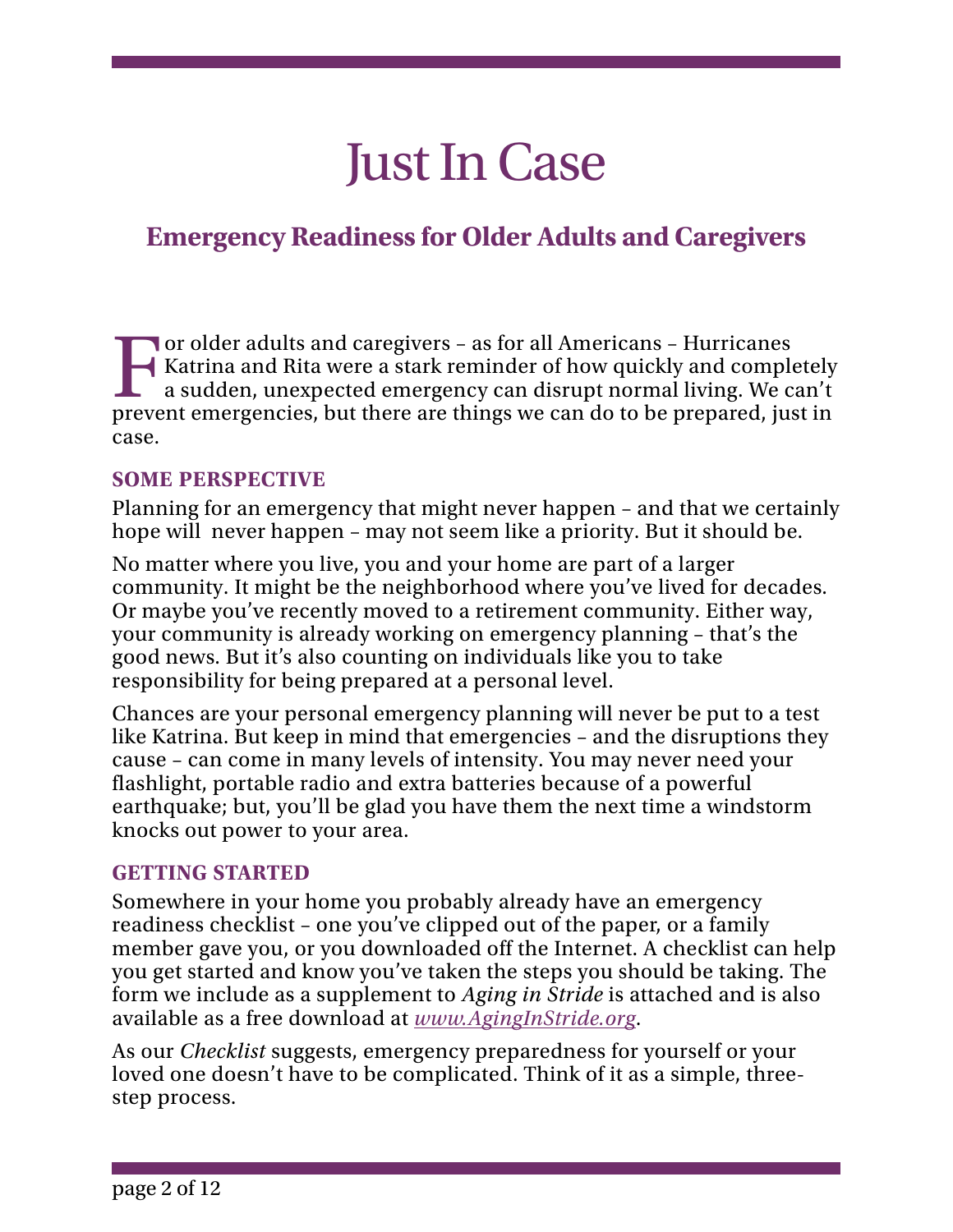## **STEP 1: KNOW THE BASICS**

As we've all learned from years of experience, the first ingredient in preparing for almost anything is a little practical information.

Start by learning what kinds of risks your community faces. Do you live on the Atlantic or Gulf Coast where hurricanes are a concern? Are you in an earthquake zone? What about tornadoes? Do you live near a nuclear power plant or chemical storage complex? Knowing what risks you face will help you prepare. If disasters that strike with little or no warning (such as earthquake, tsunami, or tornado) are a risk for your community, you'll want to know exactly what to do as your first response.

These days, information on emergency planning for your community should be easy to find. Search on the Web; stop by the library or city hall; or ask at your area's emergency management agency or fire department.

Our *Checklist* suggests you test your readiness by asking – and being able to answer – these questions:

- $\Box$  If there were an evacuation order, what is the recommended route from where you live? If you don't drive, what are your transportation options? Where is the nearest emergency shelter?
- $\Box$  Where are the shut-off valves for your household utilities (gas, electricity, water)? Do you know how to use them? If they take a special tool, is it kept right there, ready to use?
- $\Box$  In an emergency, local phone service may be down for an extended period. Have you designated someone out-of-area as your emergency contact? Do your loved ones know who your emergency contact will be?
- $\Box$  Neighbors helping neighbors can be critical in an emergency. Do you know your neighbors? Do they know you and any special needs you may have?

## **STEP 2: HAVE YOUR EMERGENCY SUPPLIES READY**

Being ready for an emergency means having the supplies you would need. There are two aspects to this:

 survive safely in your home until help can arrive. In a major disaster, this *First, your "stay at home" supplies*. These are the things you would need to can mean several days or perhaps even a week or more. For planning purposes, you need to assume you would be without power and would not be able to go out for food or water. Your household emergency supplies should include:

 $\Box$  enough water to last 3 to 6 days (recommended quantity: one gallon per person per day.)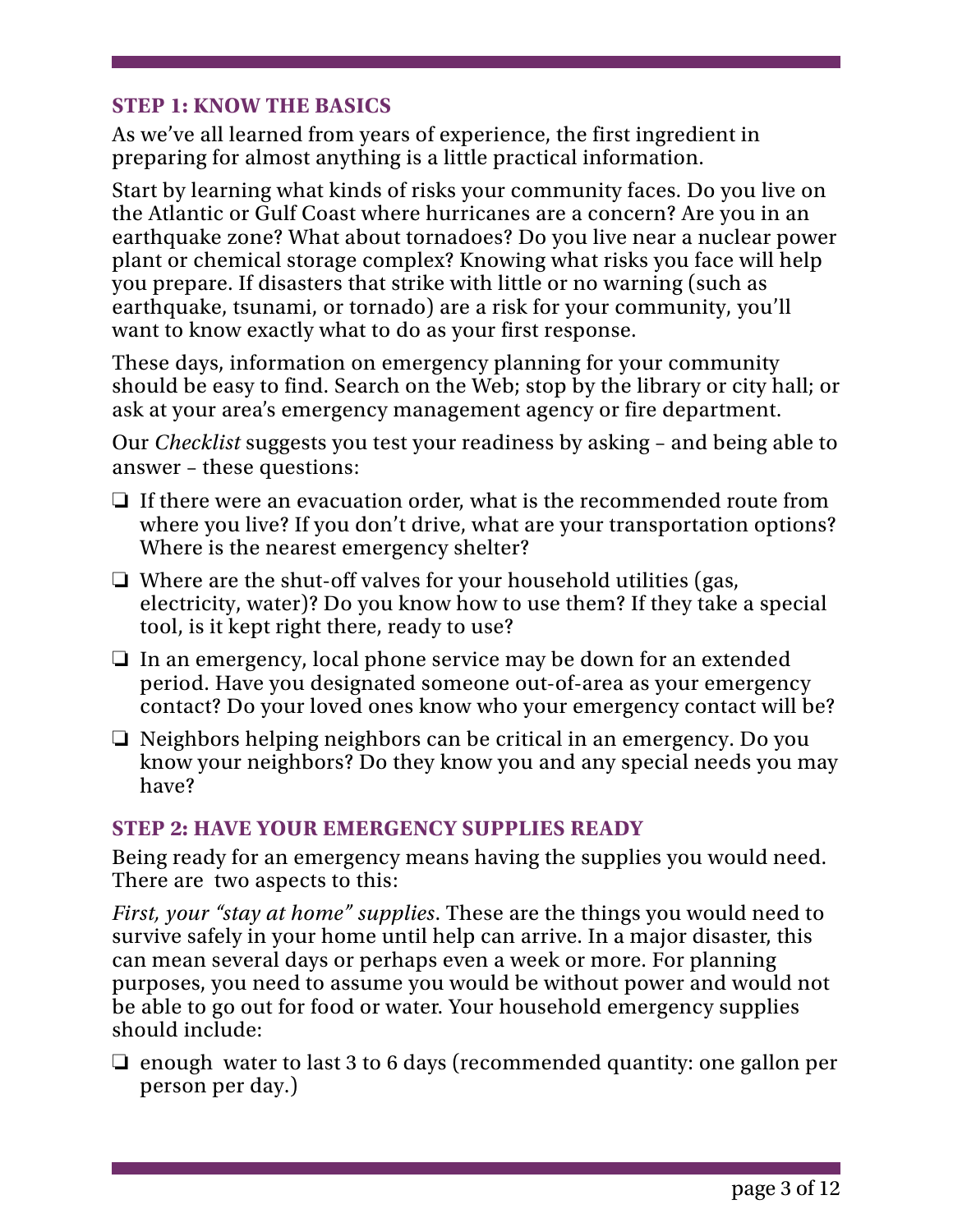- $\Box$  food also enough for 3 to 6 days consisting of high energy items that won't spoil and don't require cooking
- $\Box$  flashlight
- $\Box$  portable radio
- $\Box$  spare batteries
- $\Box$  first aid kit
- $\Box$  hand-operated can opener
- $\Box$  some light sticks (Along with your flashlight and spare batteries, these are a safe, inexpensive alternative to candles. **Remember, any open flame in a post-disaster situation requires extreme caution, since the fire department will have its plate full and may not be able to respond quickly, or at all.**)
- $\Box$  waterproof matches
- $\Box$  a 3 to 6 day supply of your prescription medications, together with an up-to-date list of the medications you're taking
- $\Box$  cell phone, if you have one
- $\Box$  some cash or travelers' checks
- $\Box$  your emergency contact list, including the names, phone numbers, and email addresses you would want to have and be able to give aid workers in an emergency.

 should be a backpack or travel bag, preferably one that rolls, that has room *Second, your "evacuation bag."* These are the things you would need to have for a safe evacuation, if that became necessary. Your evacuation bag for many of the items listed above and that is pre-packed with the following items:

- $\Box$  basic personal hygiene items, such as toilet paper, alcohol wipes, and gel hand sanitizer
- $\Box$  extra pair of prescription glasses
- $\Box$  change of clothing
- $\Box$  compact rain slicker
- $\Box$  good pair of walking shoes
- $\Box$  blanket or sleeping bag
- $\Box$  bottle or two of water, some breakfast bars, and some hard candy
- $\Box$  some disposable dust masks
- $\Box$  a copy of both your emergency contacts list and your current medications list.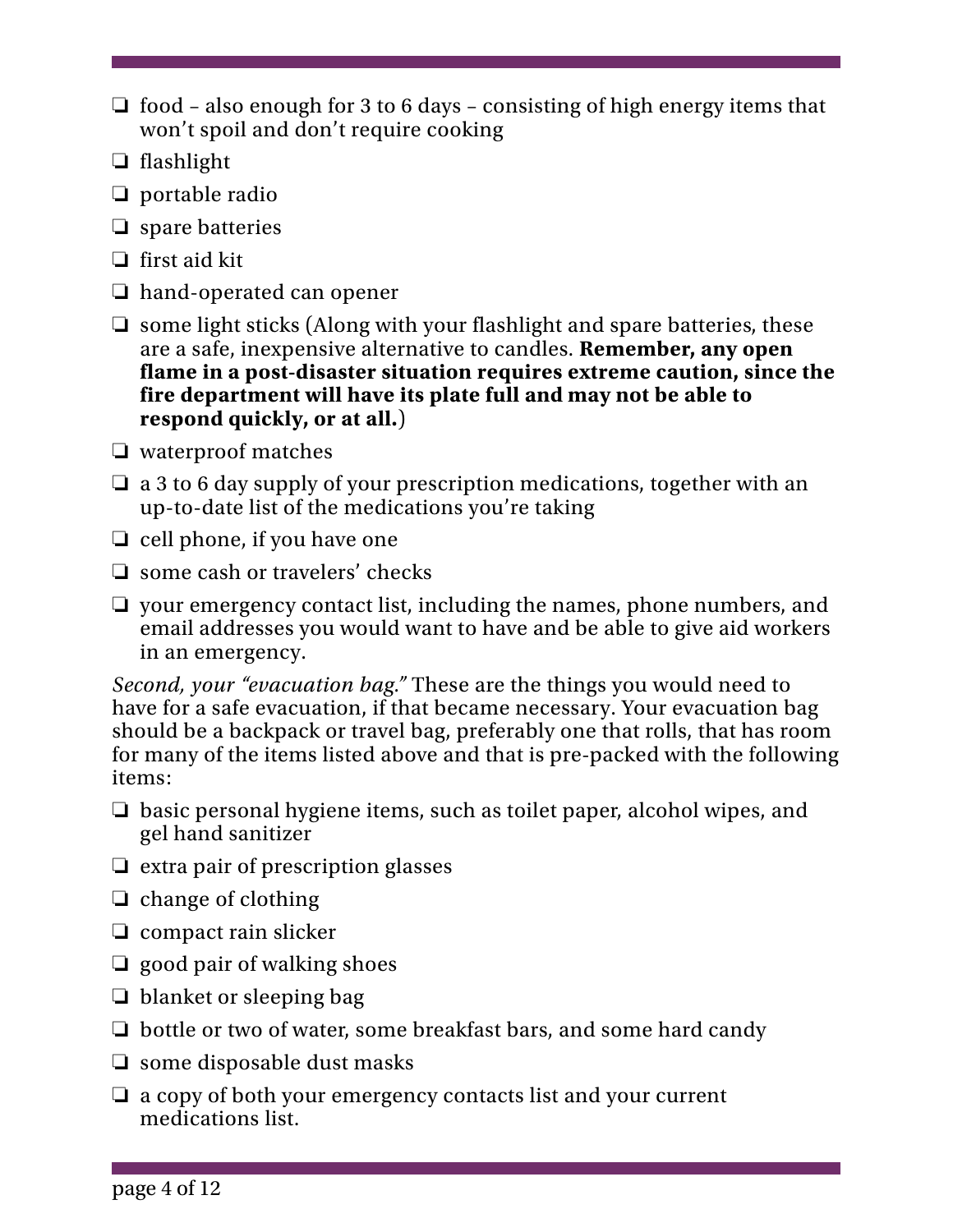Remember, the goal here is to give yourself a margin of preparedness to see you through until help can arrive, or to get you safely through an evacuation. So, think about what other items you might need, given your situation.

 For example, if you have a car and would expect to use it if you had to evacuate, you'll want to keep the gas tank at least half or even threequarters full. This will be a bit inconvenient, because you'll need to fill your tank twice as often; but that clearly beats worrying about running out of fuel in a real emergency!

 list. Again, this just means getting in the habit of buying it at least a week or And if you own a pet, you'll want to add an extra supply of pet food to your two before you run out. Keep in mind, by the way, that most emergency shelters do not allow pets, unless they are service animals, such as a seeing eye dog.

## **STEP 3: MAKE A PERSONAL PLAN**

You've gathered the information you need. You've pulled together the emergency supplies you should have on hand. You're ready, right?

Not quite. The third step – and for many, the most important – is to make a personal emergency response plan. What special needs do you have? And how will they be met in an emergency?

 may be able to register with your local fire department or office of No one knows your situation better than you. So, you are in the best position to plan ahead. If you have limited mobility or are disabled, you emergency services for special assistance. If you use an electric wheelchair or scooter, consider keeping your old, unpowered model around for emergency use.

If you are receiving health care services at home, ask your home health provider about emergency procedures. For example, if you depend on electric power for home dialysis or infusion, you'll want to know your options for temporary emergency power or, in the case of home infusion, you may want to discuss having a back-up drip system.

If you live in a retirement community, assisted living facility, or adult family home, learn about emergency planning and procedures. How will you be kept informed? What will the facility or community expect of you and your fellow residents?

 This is personal planning. But that doesn't mean doing it all on your own. Chances are they'll jump at the opportunity; and it will be a good reminder If you can, work through the checklist with a family member or friend. for them to be ready, as well.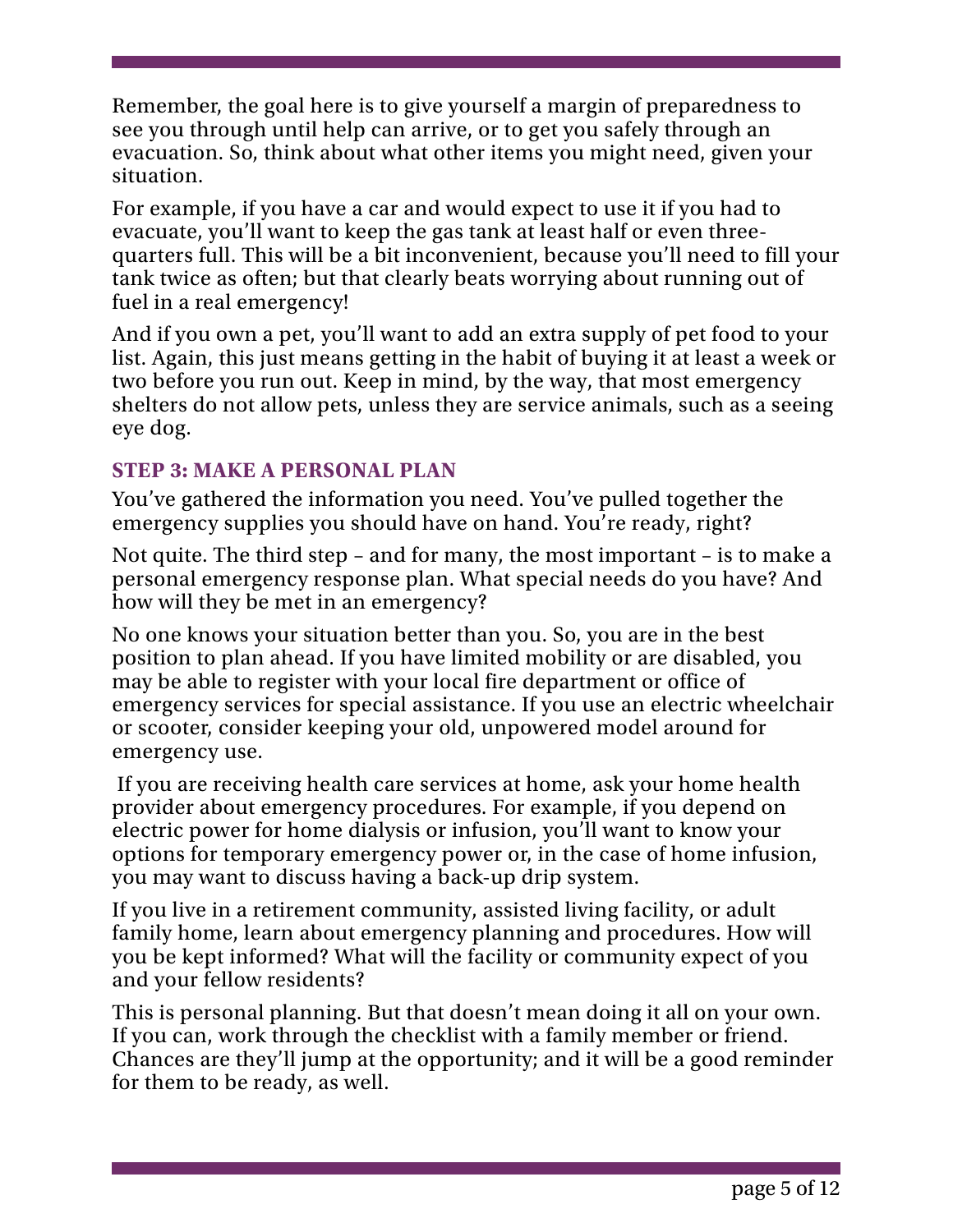# **A WORD ABOUT THE RISK OF PANDEMIC FLU**

Seasonal influenza – or flu – kills about 35,000 Americans each year, with older adults being at especially high risk. You've probably read about bird (or avian) flu. Health officials are watching it closely. They're worried bird flu might trigger a worldwide pandemic, like the deadly Spanish Influenza pandemic of 1918.

Because influenza – whether pandemic or seasonal – poses a serious health risk to older people, there are some simple precautions we should all be taking:

*First*, get your annual flu shot as protection against seasonal flu. And check with your doctor about vaccination for bacterial pneumonia. The actual cause of death for many who die in a flu outbreak is pneumonia. The CDC (Centers for Disease Control and Prevention) recommends pneumonia vaccination for all adults 65 and older.

*Second,* keep your body's natural immunity as strong as possible. Eat right. Drink plenty of water. Get your rest. Make physical exercise a regular part of your day.

 seconds. If washing is inconvenient, use an alcohol hand sanitizer or wipe. *Third*, take the smart, usual precautions against spreading any infection. Keep your hands clean by washing them with warm water and soap – remember, the recommended time to really get them clean is 10 to 20 Cover your coughs and sneezes. And, don't touch your eyes, mouth, or nose, unless you've cleaned your hands first.

## **WORTH THE EFFORT**

No doubt about it, completing your emergency readiness checklist will take some time and attention. But look around you – we're talking about your home, your safety, and your peace of mind in knowing you're prepared.

 And once you've finished your own checklist, you become a valuable resource to friends and neighbors, helping them get prepared.

Invest the time today, and then get on with your life. It's the smart thing to do, just in case.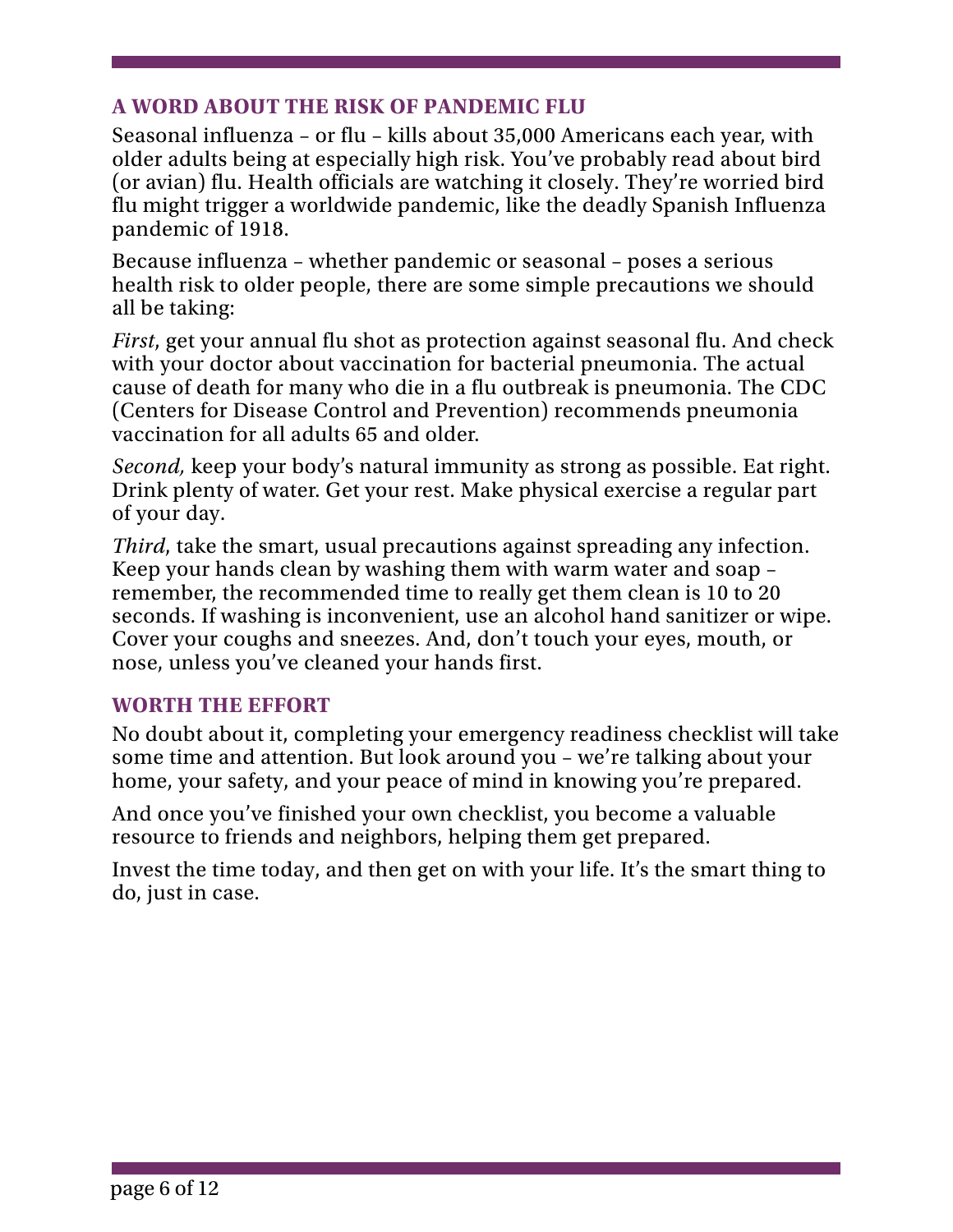#### **FOR MORE INFORMATION**

 Disabilities and Other Special Needs." Go to *[www.redcross.org](http://www.redcross.org)* for The Red Cross website offers information on disaster preparedness, including "Preparing for Disaster for People with news, safety tips and updates.

The FEMA website includes a 204-page booklet to help you prepare for specific emergencies (*[www.fema.gov/areyouready\)](http://www.fema.gov/areyouready)*. The site also offers information on assisting people with disabilities during a disaster (*[www.fema.gov/rrr/assistf.shtm\)](http://www.fema.gov/rrr/assistf.shtm)*.

 Security's consumer site, *[www.ready.gov.](http://www.ready.gov)* The Department of More information is available from the Centers for Disease Control and Prevention's Emergency Preparedness and Response website, *[www.bt.cdc.gov](http://www.bt.cdc.gov)*, and from the U.S. Department of Homeland Health and Human Services website also features "Disasters and Emergencies" (*[www.hhs.gov/disasters/index.shtml](http://www.hhs.gov/disasters/index.shtml)*), a comprehensive list of resources.

For more on Pandemic Flu, including a personal planning checklist, visit *[www.pandemicflu.gov](http://www.pandemicflu.gov)*, the official U.S. government Web site for information on the topic.

Information about your own community's preparedness policies can be found on city, county and state Office of Emergency Management websites. For a directory of state agencies, see *[www.fema.gov/fema/statedr.shtm](http://www.fema.gov/fema/statedr.shtm)*.



For additional copies of this Factsheet and the companion Checklist, visit *[www.AgingInStride.org](http://www.aginginstride.org)* or *[www.AoA.gov.](http://www.AoA.gov)* 

THIS FACTSHEET IS A SUPPLEMENT TO THE BOOK, *AGING IN STRIDE – PLAN AHEAD*, *STAY CONNECTED, KEEP MOVING.* 

COPYRIGHT 2006, CHRISTINE HIMES FORDYCE, M.D., DENNIS E. KENNY, J.D., ELIZABETH N. OETTINGER, CARESOURCE HEALTHCARE COMMUNICATIONS.

YOU MAY MAKE COPIES FOR PERSONAL USE WITHOUT CHARGE. ALSO AVAILABLE ONLINE AT *[WWW.AOA.GOV](http://www.AoA.gov)* OR *[WWW.AGINGINSTRIDE.ORG](http://www.AgingInStride.org)*.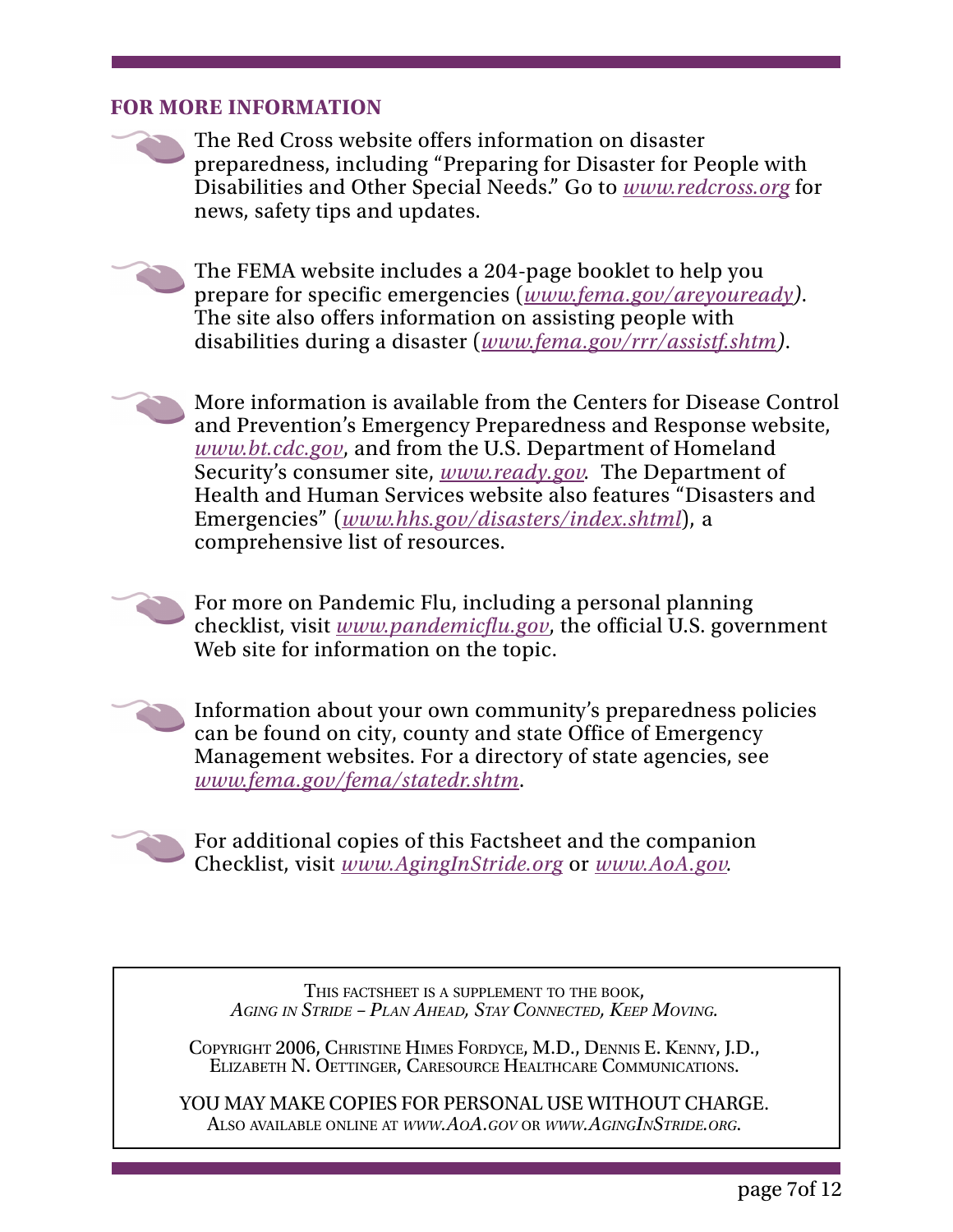# **EMERGENCY READINESS CHECKLIST FOR OLDER ADULTS AND CAREGIVERS**

Use this four-page form to: (1) organize your emergency preparations, (2) list your emergency contacts, and (3) keep a record of your current medications. You may want to give a copy to your main contact person or caregiver, if you have one. And don't forget to review and update this information often – at least every two or three months.

# **STEP 1: KNOW THE BASICS**

- The most important disaster issues for the area where I live
- \_\_\_\_ The recommended life-saving responses for disasters that could strike with little or no warning.
- If there were an evacuation order, the recommended route from where I live? My evacuation transportation options. The location of the nearest emergency shelter.
- should be kept right there, ready to use) The location of shut-off valves for my household utilities (gas, electricity, water) and how to use them. (If they take a special tool, it
- Designate an out-of-area emergency contact, in case local phone service is disrupted. Make sure my loved ones know the emergency communications plan.
- \_\_\_\_ Make it a point to meet my neighbors, in case we need to help one another in an emergency

# **STEP 2: HAVE ESSENTIAL EMERGENCY SUPPLIES READY**

 access in your home; have quantities to last at least 3 to 6 days; rotate any *"Stay at Home" Emergency Supplies* – pull these items together for quick, easy items with expiration or "use by" dates:

| drinking water                      | light sticks                     |
|-------------------------------------|----------------------------------|
| food (non-perishable; ready to eat) | waterproof matches               |
| flashlight                          | supply of prescription medicines |
| portable radio                      | current medications list         |
| extra batteries                     | cell phone                       |
| first aid kit                       | cash or traveler's checks        |
| hand-operated can opener            | emergency contacts list          |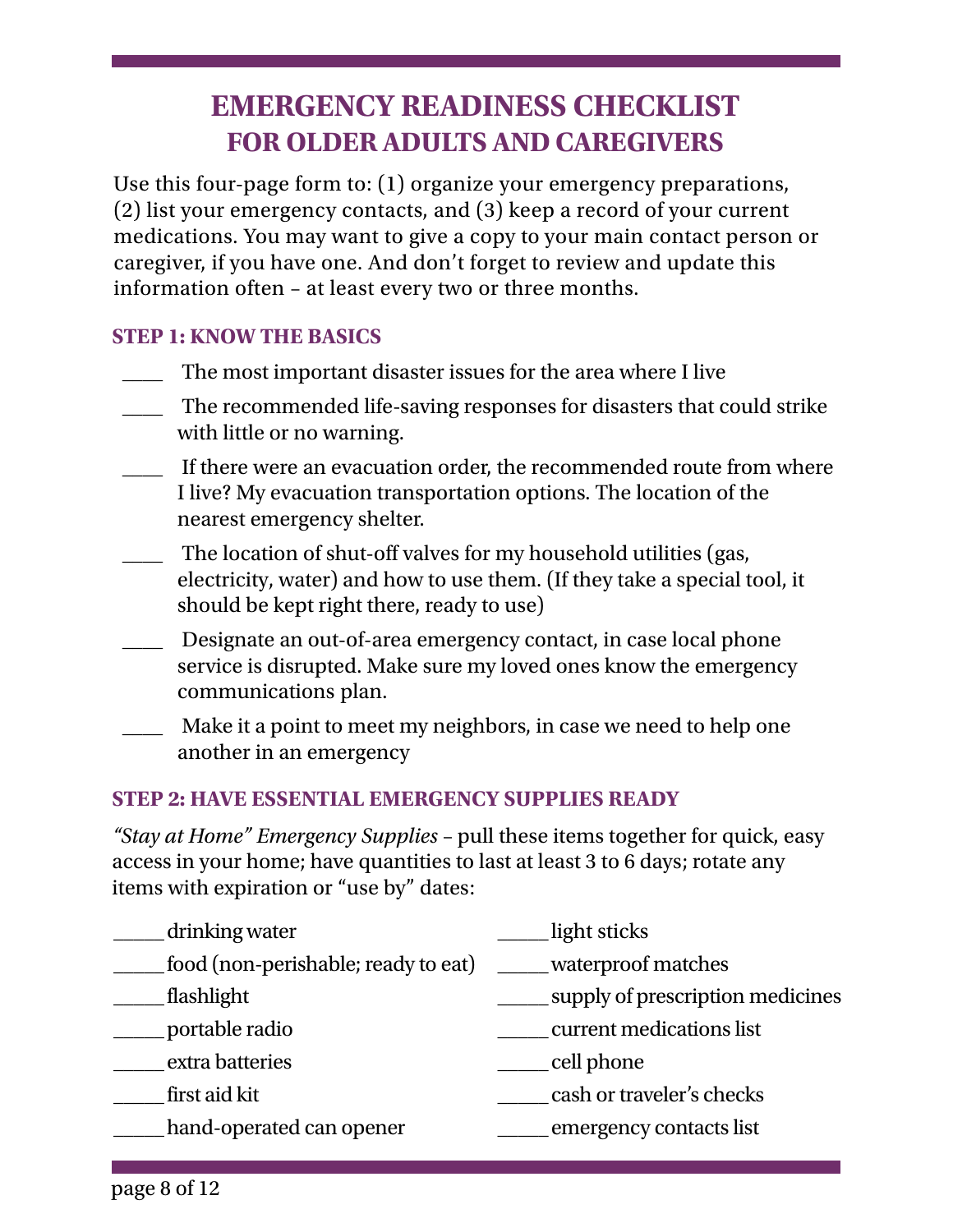*Evacuation Bag* – have a backpack or bag (preferably one on rollers) that has room for many of the items listed above and is also ready to go with these items:

- personal hygiene items, such as  $\qquad \qquad$  some breakfast bars toilet paper, alcohol wipes, and \_\_\_\_\_ blanket or sleeping bag gel hand sanitizer \_\_\_\_\_ disposable dust masks \_\_\_\_\_ change of clothing \_\_\_\_\_ copy of emergency contacts list \_\_\_\_\_ compact rain slicker \_\_\_\_\_ copy of current medications list \_\_\_\_\_ good pair of walking shoes \_\_\_\_\_ spare pair of glasses \_\_\_\_\_ a bottle or two of water
- 
- 
- 
- 
- 
- 
- 
- 
- 
- 

*Additional Precautions:* 

- \_\_\_\_ Gas tank kept at least half full \_
- \_\_\_\_ \_ Spare hearing aid batteries

\_\_\_\_ \_ Emergency supply of pet food

# **TEP S 3: MAKE A PERSONAL PLAN**

- $\overline{\phantom{a}}$ If I have any special needs, do I have a plan for meeting them in an emergency?
	- \_\_\_\_ Mobility issues?
	- Reliance on medical equipment that requires electric power?
	- \_\_\_\_ Incontinence supplies?
	- $\rule{1em}{0.15mm}$  Other:

\_\_\_\_ If I am receiving home health services, have I discussed emergency procedures with my home health provider?

If I live in a senior living community, am I familiar with its emergency planning and procedures?

THIS CHECKLIST IS A SUPPLEMENT TO THE BOOK, *AGING IN STRIDE – PLAN AHEAD*, *STAY CONNECTED, KEEP MOVING.* 

COPYRIGHT 2006, CHRISTINE HIMES FORDYCE, M.D., DENNIS E. KENNY, J.D., ELIZABETH N. OETTINGER, CARESOURCE HEALTHCARE COMMUNICATIONS.

YOU MAY MAKE COPIES FOR PERSONAL USE WITHOUT CHARGE. ALSO AVAILABLE ONLINE AT *[WWW.AOA.GOV](http://www.AoA.gov)* OR *[WWW.AGINGINSTRIDE.ORG](http://www.AgingInStride.org)*.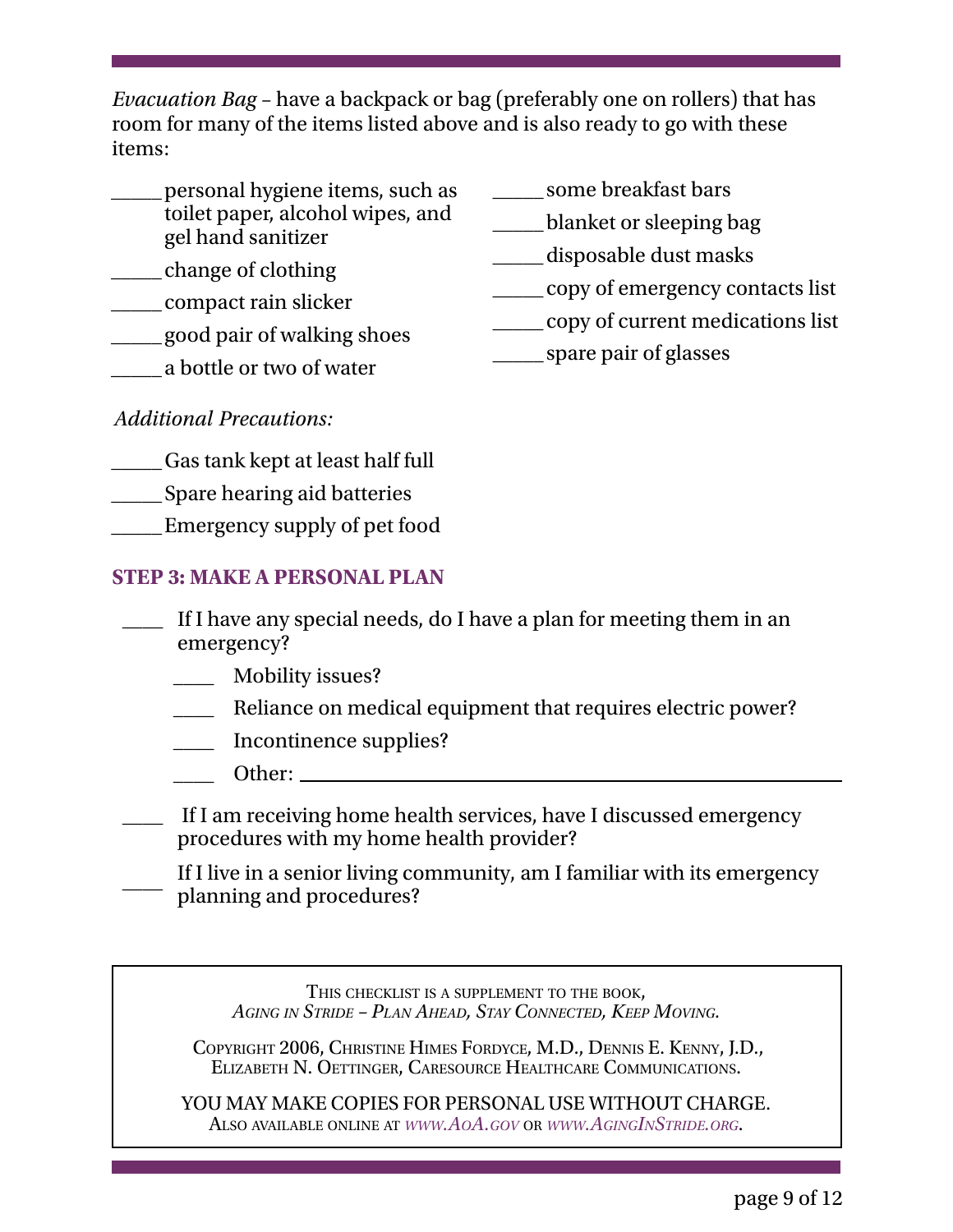# **EMERGENCY CONTACTS LIST**

page 10 of 12

page 10 of 12

|                                  | Name/Relationship | <b>Phone</b> | <b>E-mail Address</b> |
|----------------------------------|-------------------|--------------|-----------------------|
| Primary Emergency Contact:       |                   |              |                       |
| <b>Other Emergency Contacts:</b> |                   |              |                       |
| <b>Healthcare Providers:</b>     |                   |              |                       |
| Pharmacy:                        |                   |              |                       |
| Homeowners insurance:            |                   |              |                       |
| Auto insurance:                  |                   |              |                       |

Aging in Stride–Plan Ahead, Stay Connected, Keep Moving • www.AgingInStride.org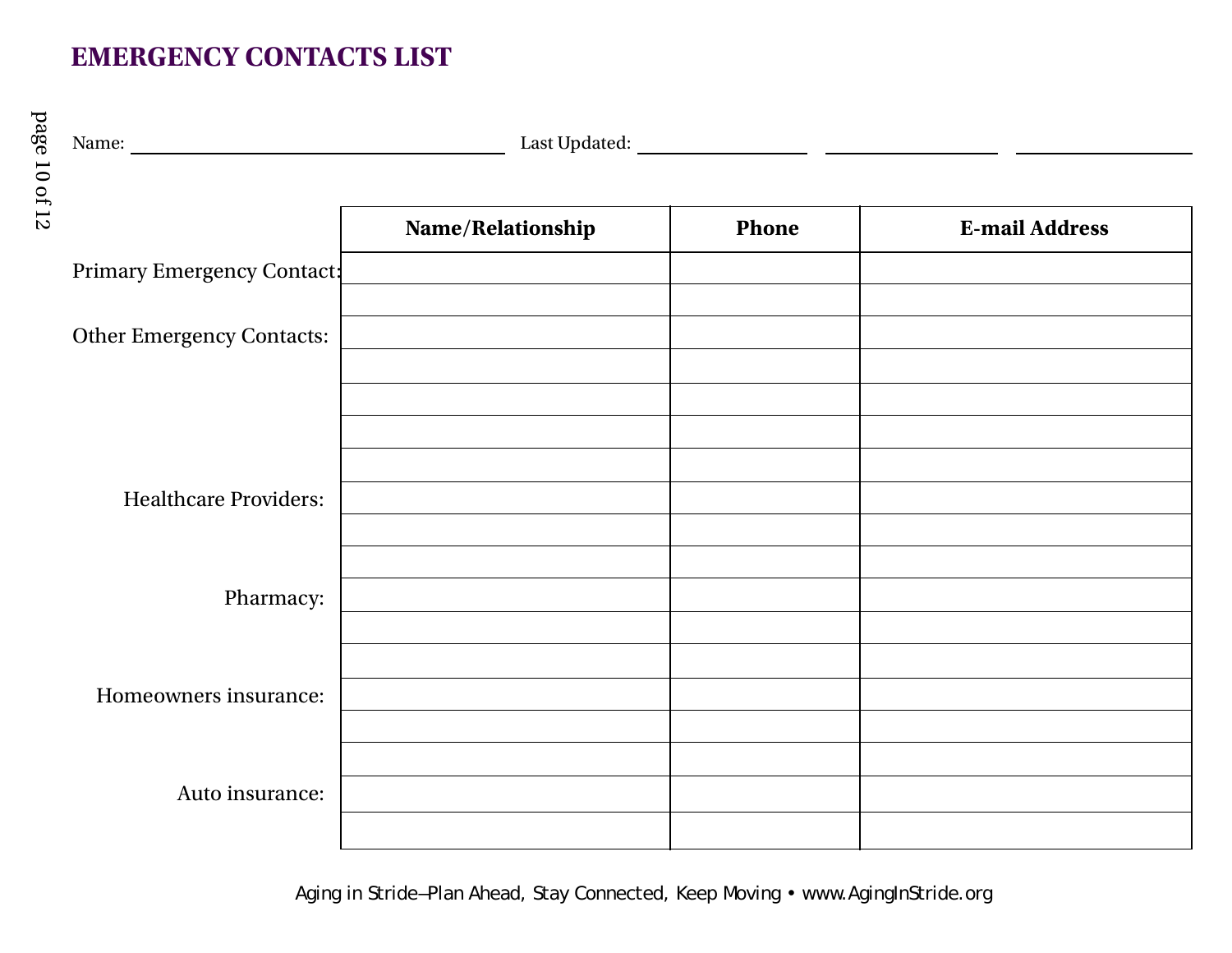# **CURRENT MEDICATIONS LIST**

Name: Name: Name: Name: Name: Emergency Contact Name/Phone: Name: Name: Name: Name: Name: Name: Name: Name: Name: Name: Name: Name: Name: Name: Name: Name: Name: Name: Name: Name: Name: Name: Name: Name: Name: Name: Name:

Date Last Updated:

# **Prescription Medications**

| Name of Medication | Strength and Frequency | <b>Taken For</b> | Prescribed By | <b>Notes</b> |
|--------------------|------------------------|------------------|---------------|--------------|
|                    |                        |                  |               |              |
|                    |                        |                  |               |              |
|                    |                        |                  |               |              |
|                    |                        |                  |               |              |
|                    |                        |                  |               |              |
|                    |                        |                  |               |              |
|                    |                        |                  |               |              |
|                    |                        |                  |               |              |
|                    |                        |                  |               |              |

# Allergies **Pharmacy/Prescription Drug Plan**

Aging in Stride –Plan Ahead, Stay Connected, Keep Moving • www.AgingInStride.org

page 11 of 12 page 11 of 12